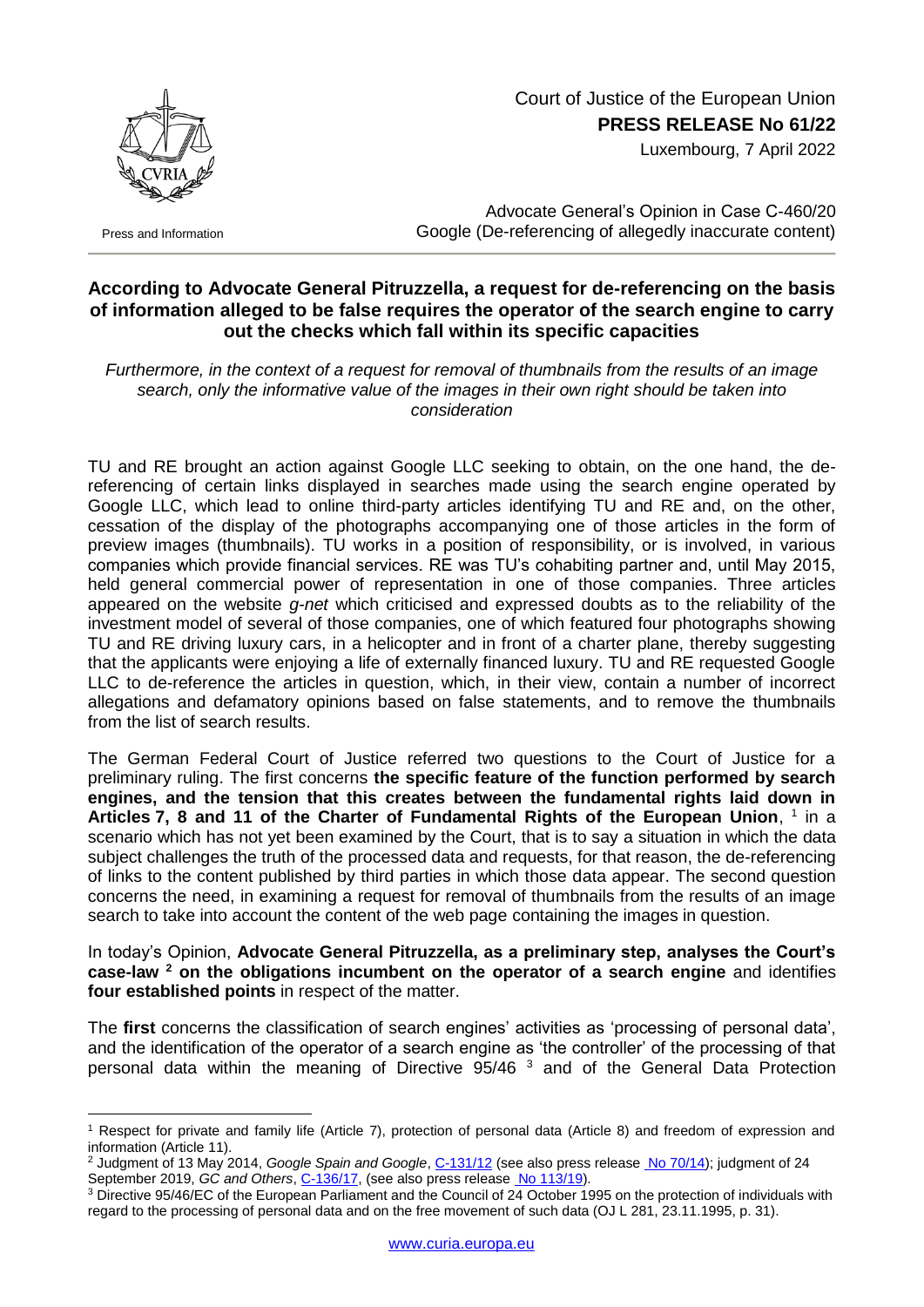Regulation ('GDPR'). <sup>4</sup> The **second** point which emerges from the Court's case-law concerns the potential serious interference with the fundamental rights of the data subjects arising from the operation of a search engine. The **third** point established by the Court concerns the need to take into consideration all the fundamental rights concerned in the context of a request for dereferencing made to the operator of a search engine and to strike a balance between those rights, which takes account not only of the circumstances of the case but also of the technological characteristics of the internet environment. The **fourth** point, finally, is the attribution to the operator of the search engine of the role of weighing up the fundamental rights concerned in order to ensure that that processing meets the requirements laid down in the GDPR (and previously those laid down in Directive 95/46). That role was however codified in Article 17 of the GDPR.

It is in the light of the abovementioned principles deriving from the Court's case-law that the Advocate General proposes a judicial solution to the questions referred to the Court.

## In the first place, he clarifies **the obligations incumbent on the operator of a search engine when dealing with a request for de-referencing based on a claim, which is not supported by evidence, that some of the information which appears in the referenced content is false**.

The Advocate General notes first of all that the fundamental rights to respect of private life and protection of personal data are not absolute; the right to protection of personal data must be considered in relation to its function in society and be balanced against other fundamental rights, in accordance with the principle of proportionality, due weight being given to the right to inform.

In that context, while, where the data subject plays a public role, the right to inform and the right to be informed prevail, that tendency is reversed where it is established that the information processed is untrue. Not only does the accuracy of the data constitute one of the conditions of lawfulness of the processing of personal data but the right to freedom of expression and information, with its dual significance, both active and passive, when relating to false information, cannot in any event be placed on an equal footing with the fundamental rights to a private life and protection of personal data. In this case, according to the Advocate General, a prevailing criterion rooted in one of the fundamental values of the European Union, that of human dignity, established in Article 1 of the Charter of Fundamental Rights, applies. Untrue information not only infringes the fundamental right of the person concerned to protection of personal data but also ultimately affects his or her dignity in that it puts forward a false representation of him or her, thus altering his or her identity.

Where the truth of the information processed by the operator of the search engine is at issue, the issue of balancing the fundamental rights concerned thus arises in quite specific terms, at least at the stage at which it has not yet been established whether the information is true or false. While the operator of a search engine cannot be required to carry out general monitoring of the content hosted and to verify the truth thereof, that operator will also have to play an active role in eliminating from search results content that includes false personal data, in accordance with the special responsibility associated with the function of gatekeeper of information.

In the light of the above, the Advocate General states that de-referencing cannot be carried out on the basis of a mere unilateral request by the data subject and that the data subject cannot be required to apply to the editor of a web page and request the removal of the content claimed to be false. According to the Advocate General, **it is for the data subject to indicate the evidence on which the request is based and provide prima facie evidence of the false nature of the content whose de-referencing is sought. The operator of the search engine is required, for its part, to carry out checks** to confirm or otherwise the merits of the request that are within its capabilities, by contacting, where possible, the publisher of the referenced web page, and therefore to decide whether or not to grant the request for de-referencing. If the article concerns a person who has a public role, the decision to de-reference will have to be based on particularly

<sup>1</sup> <sup>4</sup> Regulation (EU) 2016/679 of the European Parliament and of the Council of 27 April 2016 on the protection of natural persons with regard to the processing of personal data and on the free movement of such data, and repealing Directive 95/46/EC (General Data Protection Regulation) (OJ L 119, 4.5.2016, p. 1).